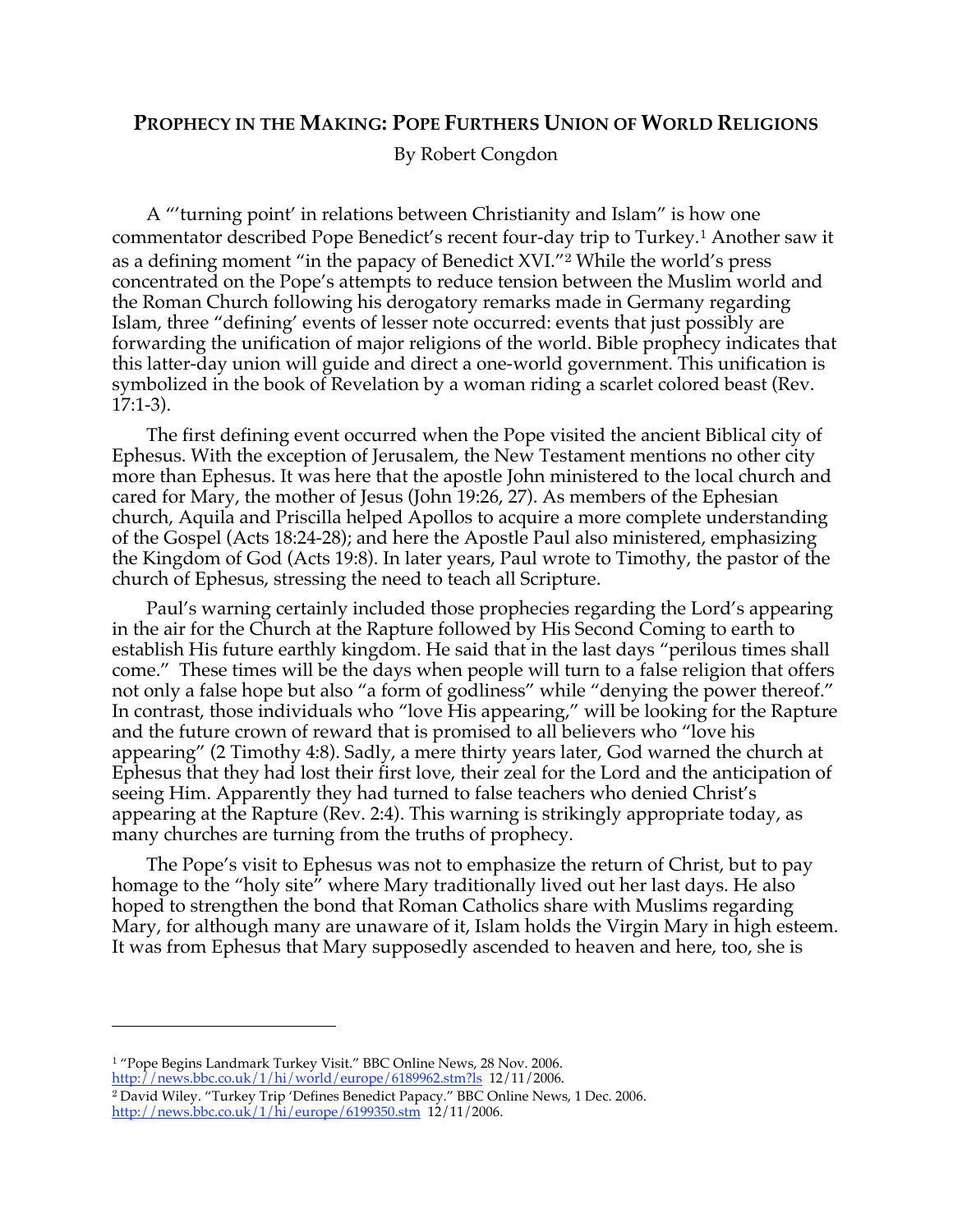said to have appeared to a German nun. The shrine in Ephesus that was built to honor Mary sees "tens of thousands of Christians and Muslims" visiting it each year.<sup>3</sup>

Throughout the world, apparitions of the Roman Catholic Virgin Mary are increasing. Islam and Roman Catholicism are drawing closer together through her shrines and ongoing "appearances." The Marian shrine in Fatima, Portugal, is an ecumenical gathering place for religions from the East as well as the West. Fatima was Mohammad's favorite daughter and of her he said that she is the most honored of women after Mary.<sup>4</sup> Over 4.5 million people of many faiths come to Fatima each year to share a common worship experience, centered upon the mother/child shrine to Mary. This response should not surprise us, for the Bible indicates that in the end times, the focus of the world's religions will be upon a female deity.

Revelation 17 labels this latter-day false goddess "Mystery Babylon the Great, the mother of harlots and abominations of the earth." Many Bible students hold that the latter-day false religion will be based on a mother/child counterfeit of the promised woman and her seed described in Genesis 3:15. Historical records indicate that through Nimrod at Babel, Satan first introduced Semiramis and her son as the promised "seed." It was here that humanity first turned from the true God and sought to unite world government and religion (Gen. 11). From that day to this, worship of the mothergoddess, first called the "Queen of Heaven," has appeared in many cultures under many different names. The Samarians worshipped her as Ishtar, the Egyptians as Isis, the Greeks as Artemis, and the Romans as Diana. Even Israel fell for the queen of heaven's allurement (Jeremiah 44:17-19, 25).

In Roman times, Ephesus was the center of Artemis/Diana worship.<sup>5</sup> The Ephesians believed that it was here that the "mother goddess of the earth was born."<sup>6</sup> Standing before the people of this city, the Apostle Paul confronted this false mothergoddess worship by using the power of the Word of God; and many turned to the true and living Savior, Jesus Christ (Acts 19:26). The spiritual conflict of that day has not ended, for in today's modern world many worship a Mary that is contrary to the Mary described in the Scriptures. This false Mary may become a new version of the mothergoddess, taking form as a "Global Mary." She may become the catalyst that unites the world's religions into a "supra," one-world religion that will eventually follow the Antichrist. In this role she would fulfill the prophecy regarding "Mystery Babylon the Great, the Mother of Harlots and Abominations of the Earth," found in Revelation 17.

The second defining event of the Pope's journey took place in Istanbul (Constantinople), former capital of the Eastern Roman Empire. It was here, on the holiest day of the Eastern Orthodox calendar, that he held a Mass with Patriarch Bartholomew, spiritual leader of the Eastern Orthodox Church. His declared purpose was to "patch an age-old rift between the churches."<sup>7</sup> The split between the Roman Catholic and Orthodox Churches occurred 1000 years ago. The reunification of these two religions would begin the process of re-establishing the "Christian" religion of the

<sup>3</sup> "Pope Holds First Mass in Turkey" EuroNews, 29 Nov 2006

<sup>4</sup> Dave Hunt. *A Woman Rides the Beast*. (Eugene, OR: Harvest House, 1994), 458.

<sup>5</sup> "Ephesus" Easton's Revised Bible Dictionary. Online Bible Edition, Ver. 2, 2005.

<sup>6</sup> "Ephesus" ISBE Vol. 3.

<sup>7</sup> "Pope Celebrates Mass with Patriarch" EuroNews 30 Nov 2006